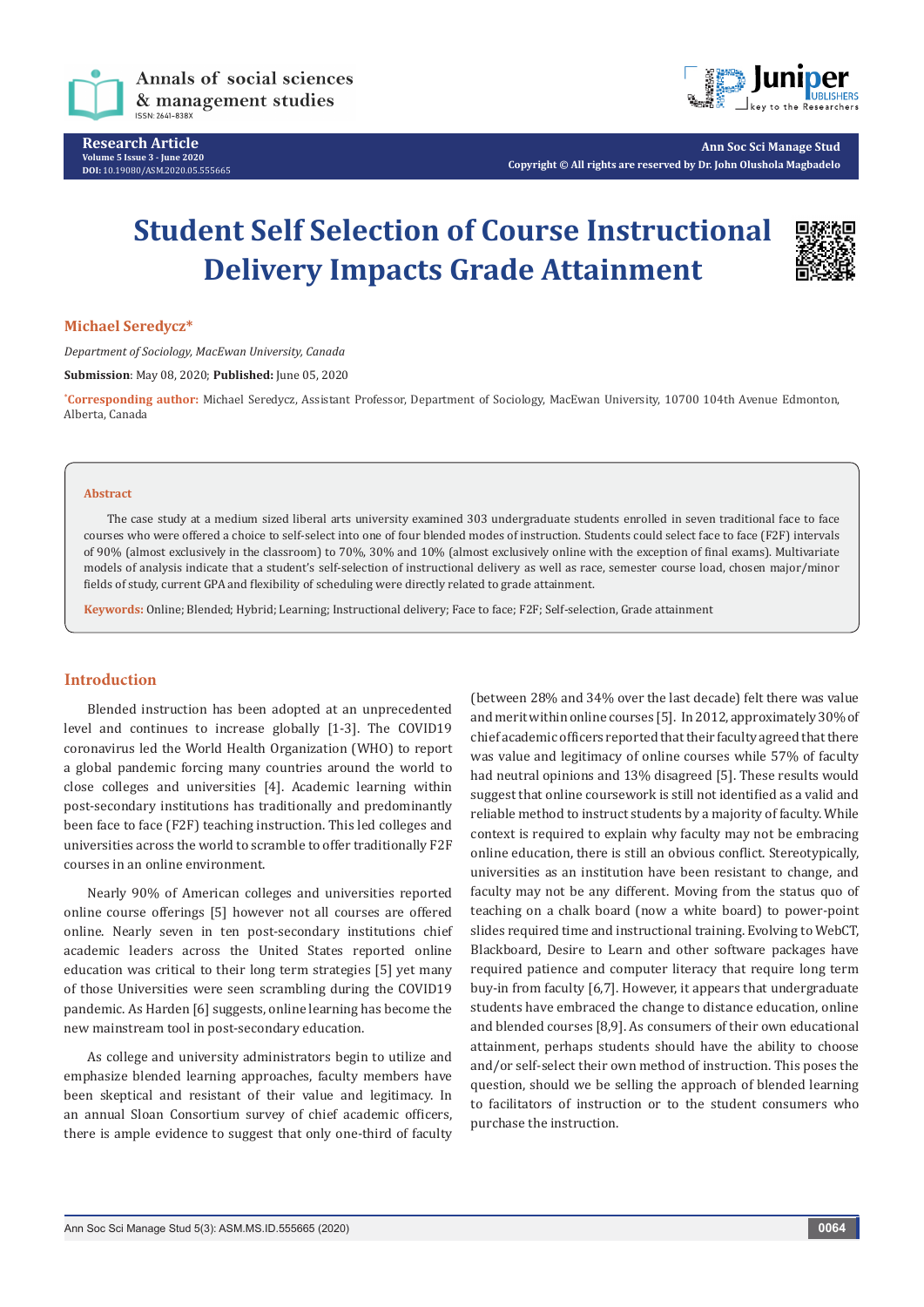Students want alternatives to traditional courses. The Sloan Consortium reports that the numbers of students who had taken at least one online course had increased from 1.2 million (2002) to nearly 6.7 million students in 2012 [5]. These numbers have exploded and continue to expand to simple course offerings to entire degree or diploma programs online. Online courses often go beyond simply flipping the classroom and/or using some web-based content [10]. In a more difficult and competitive global marketplace, undergraduate students have become the consumers of educational attainment rather than simply timid learners of yester year. Students want to know how their education will benefit them in a job/career placement (and when that can begin). With the significant increases in cost of living, expectation of employment, travel, tuition and books, students are examining the value for their dollar to determine not only which institution is right for them but also the availability of courses (Garrison, 2009). The ability to choose their courses and self-select into their chosen delivery method is often wanted and beneficial [11]. Therefore, providing more flexibility in time management [12] and offering more independent approaches to learning may reduce the likelihood of student failure and perhaps increase student satisfaction, recognizing that each student selects their own mode of instruction.

This study aims to reduce the hesitancy of instructors in developing blended and/or online courses while demonstrating viable alternatives, using student self-selection as a primer for the development of a unique, situational, contextual and individualized approach to post-secondary instructional delivery. While these initiatives have been explored in previous research, this case study provides a more simplistic test of blended learning alternatives and their impact on what students may view as success within a course, grade attainment.

# **Literature Review**

Indicators of student success have generally been determined through the use of satisfaction surveys and/or learning performance measurements. Utilizing performance measurements such as examinations, research papers and/or presentations to measure verbal skills and/or dissemination is traditionally been utilized by instructors [13]. As such, traditional grading which includes scoring and associating learning with outcomes is perceived to be common place among course delivery and instruction. As consumers of learning, students perceive grades and the attainment of a good grade as a reflection of their work and effort to complete the tasks and performance measures [14] While these tasks and performance measures are unique by design by each instructor, students adapt to these courses and situational tasks. Grades and the attainment of a good grade (perceived as self-efficacy and unique to each student) is an adequate measure of a student's success [3].

The United States Department of Education [15] meta-analysis of over fifty studies concluded that blended or online courses on average will produce stronger student learning outcomes than face to face courses. This conclusion was based on 86% of studies that focused specifically on college and university students, predominantly at the undergraduate level [15], Interdisciplinary studies focused on kindergarten to grade twelve studies have found that blended learning has positive and often significant effects on student achievement [16,17]. As always evidence can be mixed as Tosun [18] and Wei et al. [19] reported.

Dziuban and his colleagues have found almost conclusively that online and blended instruction have significant merit as it relates to academic success. Dziuban et al. [20] reported at the University of Central Florida that the percentage of students who received a letter grade of C or above attained generally higher final grades in a blended environment than a traditional courses. Further examination by Dziuban et al. [20] examined blended learning of student success and grades by course modality finding that blended learning produced improved success rates for minority and non-minority students as well. When students were offered the opportunity to express effectiveness of their learning environments, students preferred blended learning. Zhao et al. examined a wide range of outcomes from achievement to motivational factors associated with outcomes finding that hybrid based learning instruction has some exceptional merits. Means et al. [21] report meta-analysis of online and blended learning on average produces stronger student learning outcomes than learning solely through face to face instruction.

A large study by Waldman & Smith [22] contradicts some of the effects of blended instruction on student success when a student's final course mark was used as an outcome measurement. Their mixed methodological approach and more complex statistical analysis found a contradictory finding. Waldman & Smith [22] reported that students who completed the course in the hybrid format achieved final grades that were 1.2% lower than those who took the course in the traditional face to face format. This which appears high but was only 1 standard deviation when considering the standard deviation of final marks was 14.7% (2013:13). Sex, age and a student's previous high school average were considered significant predictors of their final course mark. A student's domestic and/or full-time course load had no impact on their final grade. However, Walkman & Smith [22] report that "the only variable that did moderate the effect of the instructional format was a student's cumulative grade point average [GPA] (2013: 13). Students who had attained a lower standing GPA attained a modestly lower final mark when taking a course in the hybrid format. Students who had a current grade point average lower than a B letter grade had a slight reduction in their final course mark within blended learning. When sex, age, previous high school grade point average and current course load were controlled for within their additive model they were found to not be statistically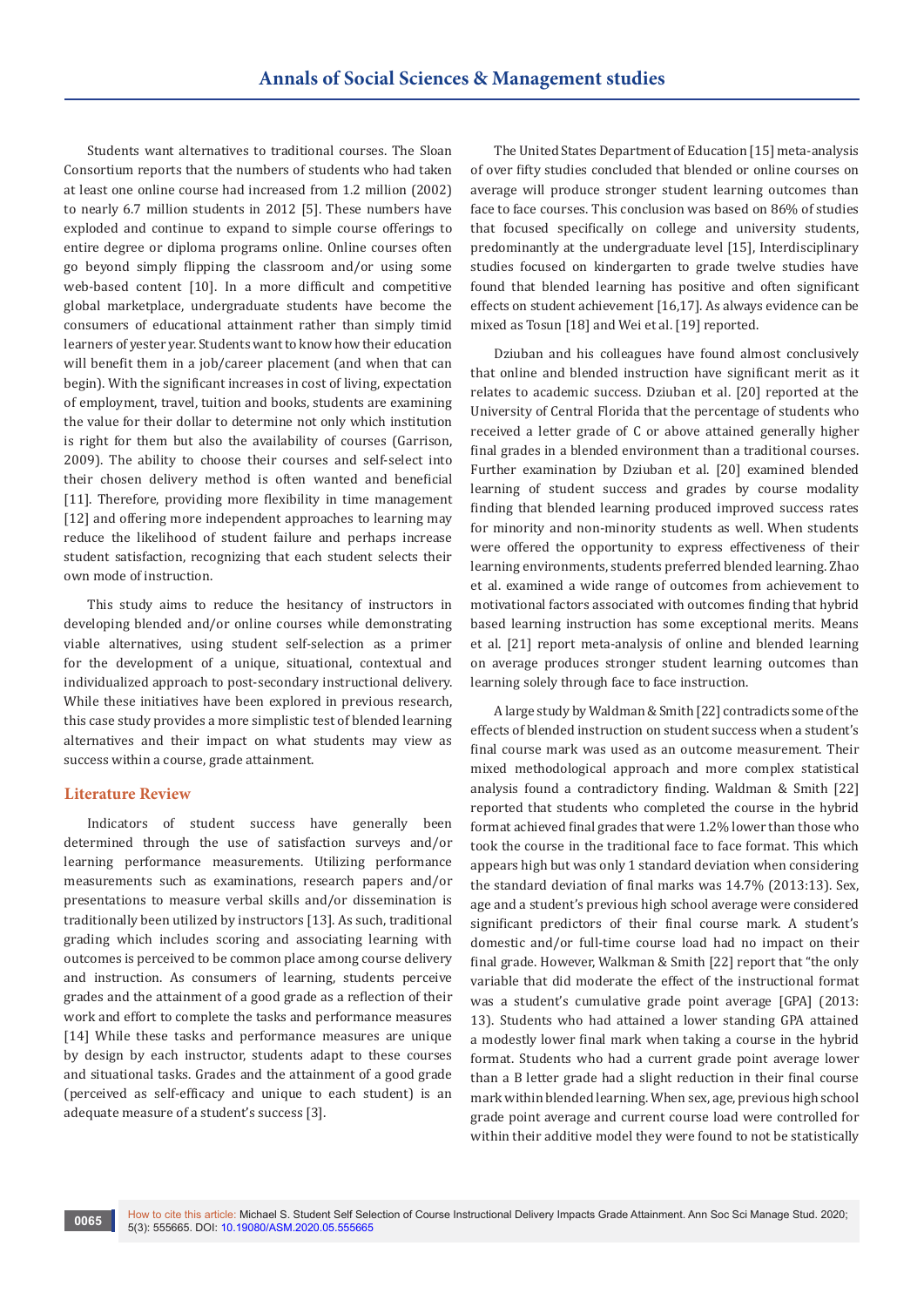significant. As they explain, "the probability of achieving a final grade of C or better was approximately 10% lower for students with low GPAs who took the hybrid course, but this difference disappears for students with high cumulative GPAs" (2013: 14). Despite those findings, nearly 80% of students reported interest in a combination of hybrid and traditional courses while nearly 60% reported they would take half of their courses in a blended format in the future (2013:18).

Cavanaugh & Jacquemin [23] utilized data from over 5000 courses taught by over 100 faculty members and found that grade based learning outcomes could not be attributable to instructional delivery. Students with high GPA do better in online courses, while poor performing students have better grades in traditional classes than in online courses. The negligible difference was less than 0.07 GPA points on a four point scale (2015:8). The primary influence on individual course grades was student GPA. Students with higher GPAs were found to have attained better scores in online courses while struggling students attained lower grades compared to a face to face instructional delivery.

Boyle et al. [24] studied the impact of hybrid learning on 600 students by comparing a blended learning environment to a traditional learning environment. The aim of their project was to improve student success rates in learning to program. Their blending of course material and instruction increased module organization, tutorial support and online resources. Their findings indicated a "marked improvement in pass rates" at two postsecondary institutions [24]. Not only did students report a positive evaluation of the blended course instruction, the passing rate for students in the hybrid courses increased by 12% to 23%, relative to the pass rate for students taking traditional classes taught the previous year [24]. A study by Kenney & Newcombe [25] found similar results, that blended learning had higher average scores/ grades than non-blended learning environments.

A study by Bolsen et al. [26] added more complexity in ascertaining whether blended learning strategies were effective. Students self-selected into four sections (traditional, blended and online) of political science courses that were predetermined and randomly assigned to employ different pedagogies. Bolsen et al. [26] report that instructional delivery was significantly related to student academic engagement and performance (as well as civic educational outcomes). Therefore, employing different pedagogies and/or online learning platforms may benefit students. A study by Denoui & Dodge [27] strengthen this argument. Denoni & Dodge [27] examined the impact of Blackboard (web-based instructional platform) on grade attainment within courses in the discipline of psychology. In addition to unfettered access to syllabi, course notes, interactive demonstrations and handouts, audio and video recorded lectures were available. Findings suggest that there was a positive partial correlation between Blackboard usage and exam grades.

Within a graduate nursing course taught in both traditional and blended formats, Kumrow [28] reported that students in the blended sections had overall higher grades with a "help" seeking strategy correlated with higher grades. While adding independence, flexibility and convenience to blended instruction provides merit for students, As Kumrow [28] points out, while students still suggest blended courses are favorable, negative perceptions of blended courses could result in a need for hands on instruction, especially when content may not be suitable for online delivery [29]. Therefore, while there are positive perceptions of students interested in blended courses, instructors must be prepared to ensure act timely with immediate feedback [14,30].

However, there is still ample evidence to suggest that blended learning has the same or no effect (versus traditional face to face courses) on grade attainment. While many studies have shown positive correlations between hybrid instruction and student achievement at both the undergraduate and graduate level, other studies have either shown no impact or a negative correlation. Parker & Nelson [31] allowed for students to self-select into a format of one of three course sections (traditional, blended and online) with all three selections remaining consistent with one another. Their findings suggest that online learning is not systematically inferior to traditional classroom learning. Another study by Kwak et al. [32] had shown that even replacing few hours of a traditional statistics course with online material had a negative effect on final, full semester student grades. Therefore, it should be noted that not every course can simply translate into a blended or online offering [33,34].

This study seeks to integrate what we know, what we don't and what is promising with the previous research that has been conducted. Roscoe [35] compared hybrid and traditional format 300-level undergraduate courses within political science. Both classes completed the same performance measurements and findings suggest that academic performance and grades were not influenced by the mode of instruction (2008). A study by Riveria & Rice [36] compared graduate students who enrolled in a traditional, online, and hybrid course. Their findings were similar to that of Roscoe [35] where instructional delivery was found to have a lessened effect of blended learning and exam grades. York [37] examined three modes of instructional delivery (traditional, blended and online) and found that there was no difference in terms of knowledge gain or student satisfaction. Their findings suggest that online instruction achieves outcomes comparable with the traditional format. This study utilizes a larger sample size as well as the promotion of choice within instructional deliverables to ascertain any differences with previous research. Choice offers each student (as the consumer of knowledge) not simply flexibility and convenience but also access. As such, studies do suggest that students would choose to attend about half of the face to face courses when choosing between attending lecture or accessing the lecture online [38,39].

Providing equal access to instruction is becoming a "critical need" [20] particularly if institutions begin to consider student self-selection and/or adopting more universal design approaches to assist all students across all communities. Providing each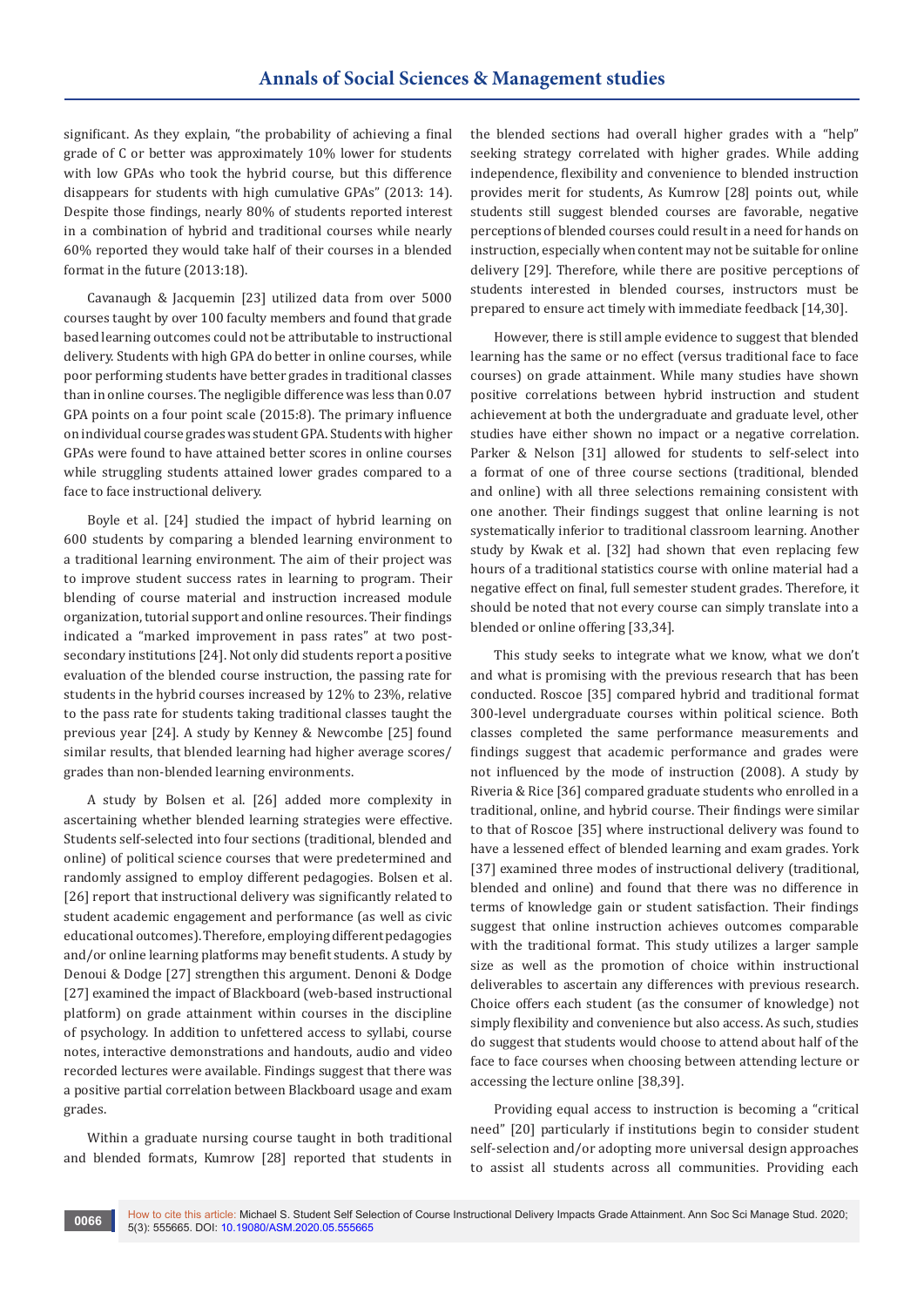student the opportunity to learn in multiple instructional delivery modes using video lectures and similar outcomes ensures consistency across what Rasch & Schnotz [40] denote as learning efficiency; appropriate time devoted to each learning outcome or performance measure. While students may be less aware of these learning efficiencies, they often complain of busy work where these learning outcomes are either not measured or could be inefficient. As such, the aim of the course (in its development) was to ensure learning efficiency was consistent and maintained as much as possible to a traditional face to face course. By remaining consistent with modes of instruction but simply offering more flexibility and independence of instruction [41], it preserves learning efficiency and potentially its effectiveness [42,43]. A study by Demirkol & Kazu (2014) further suggest that blended and online courses can reduce disparities associated grade dispersion and gender, ethnic and racial demographics of students. Perhaps instructors may also want to re-assess what is in the best interests of the student when considering the usage, adoption or development of a blended or online program [34]. However, it is easy for instructors to be critical of hybrid or online learning environments.

# **Methodology**

The 322 participants of this study were chosen from seven traditional undergraduate courses offered within a midwestern American liberal arts university. They registered for a 200-level criminology/ criminal justice course initially unaware of any instructional self-selection study. Twenty-two students were removed from the study having dropped or withdrawing from the course throughout the semester. Due to the small sample size of wirhdrawal it would be unwise to use this as a valid measurement. An additional nine students were removed from the study for not having completed survey instruments. Therefore, the sample size for the purpose of analysis was 303 participants.

The seven undergraduate courses were offered over a sixteenweek semester cycle encompassing 34 one-hour blocks of class time. The course was predicated on utilizing a text that could be offered in both print and online versions. Microsoft power point modules were also used to ensure that additional resources were included in the course to ensure the retention of key concepts, interconnectivity with the text and any outside resources. Students would be expected to read the required text for the course in addition to supplemental technical reports, peer reviewed articles and online audio-visual clips. Each course was designed to ensure consistency across performance measurements. Performance measures included three examinations (75% of a final grade) and three assignments worth 10%, 5% and 10% respectfully. The three examinations were proctored in class and were similar in questions and rigor. Three assignments could easily be related to course materials and a student's ability to identify other valid online sources (technical reports and peer reviewed studies) to ensure connectivity and engagement to the text and course content. Assignments were designed with more emphasis on critical thinking and problem solving (associated within experiential and

student-centered pedagogical approaches). Rubrics were clearly conceptualized and operationalized within an online environment with drop-box delivery systems. The study also attempted to alleviate concerns that online courses would require more time to grade engagement measurements. Therefore, no additional instructional time was allocated to an online delivery system that would not be present in a traditional course delivery. While significant time and energy was devoted into developing these instructional methods of delivery, no one group was asked to do more rigorous work than another group. This simplistic approach was adopted to demonstrate that instructors may not need to compromise outcomes when developing new types of instructional delivery that students could select. However, due to the simplicity of the study, there were some obvious limitations. Attendance and participation/ engagement would not be a measurable outcome. Students were offered discussion boards, discussion threads and online video conferencing as levels of peer engagement similar to that of a traditional classroom setting. However, these modes of engagement would not be used as performance measurements. Despite the lack of graded engagement, the use of office hours and/ or email for instructor feedback or assistance was still available. This study assumed that offering more immediate instructor feedback [14,30] was more important than grading engagement as a performance measure.

On the first day of classes, students were asked to choose or self-select into one of four types of instructional delivery methods. This study conceptualized and operationalized four instructional delivery systems as developed by [44] and the Sloan Consortium [5] into different categories of hybrid/blended instructional delivery: replacement (90:% F2F : 10% Online), supplemental (70% F2F : 30% Online) and two emporium options - 30% F2F : 70% Online and 10% Online : 90% F2F. Students were offered these four options. Using [44] model, 90% of the course would be delivered face to face and 10% online. Within this 90:10 option, 10% of course materials and assignment functions would be online with students able to interact with one another in class or through discussion boards. Over a sixteen-week semester with 34 instructional hours, 28 hours would be devoted to face to face lectures, 3 hours devoted to 3 examinations and 3 hours devoted to online learning. These three online classes would be devoted to written assignments where students could identify and utilize sources of information to supplement their written work. These classes were designed around both experiential and studentcentered learning strategies while also ensuring compliance in reading comprehension and retention of key concepts and themes [45].

The second option, designated as a 70:30 blended option, offered students 70% of the course within the classroom and 30% within an online environment. Within this 70:30 supplemental approach (inclusive of 34 instructional hours), 21 hours would be devoted for face to face lectures, 10 hours initially designated as face to face lectures would be substituted by 8 video-based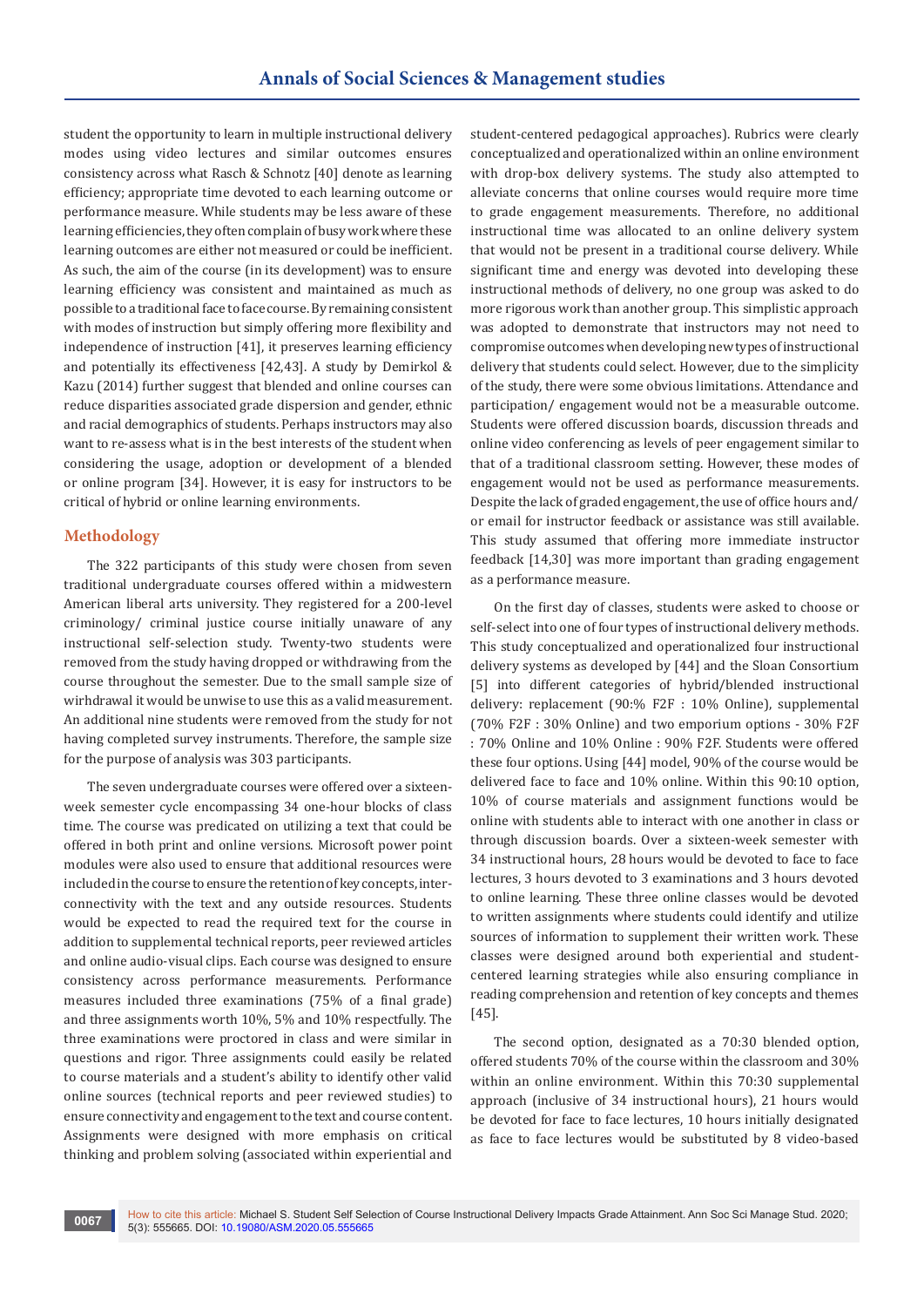lectures and 2 hours of independent online readings. Three hours were devoted to in class examinations. The 10 digital lecture recordings would be made available through Camtasia software within an online environment. Digital recordings of all instructor criminology/ criminal justice lectures allowed for its simple reintroduction at different intervals without revising content and/ or translation. Therefore, class-based discussions could still be utilized and implemented within an online environment [46-53].

Students could select a third option; denoted 30:70, where 30% of the course would be delivered face to face and a larger majority (70%) would be offered within an online delivery environment. The emporium approach [44] offers students a replacement of face to face discussions with more online deliverables including more Camtasia lectures and collaborative peer discussions, if students want to remain engaged. This approach offered students more independence and flexibility outside the classroom. In terms of instructional delivery, 3 hours were devoted to in class examinations; 10 hours were allocated to instructional face to face lectures with 21 hours of original lecture time replaced with 19 hours of digital Camtasia lectures and 2 hours of independent readings.

To offer students even more selection, students were offered the choice of a 10:90 instructional delivery. Similar to a very traditional online delivery, 10% of the course would be delivered face to face and 90% of the course would be instructed within an online environment. This emporium model approach offered students the most discretion and flexibility in their schedule where 3 instructional hours were devoted to examinations, 3 hours for face to face discussions that were pertinent more to assignments and examinations whereas 28 hours of instruction was delivered online. Digital Camtasia lectures and tutorials were utilized to replace all face to face lectures while discussion boards and threads were also utilized as forms of engagement (but were not graded). While the inherent design of the course was to ensure that students were able to self-select and choose their instructional delivery, the study wanted to ensure that students were generally satisfied. Therefore, after the completion of the first exam (one month; 8 classes into the course), students could re-select an option that they initially had not chosen. This offered each student more flexibility if they felt the instructional delivery they first selected was incorrect. This buffet style approach [44] offered students the ultimate level of discretion of their own learning environment without revising any performance measures. This was also a component of the study to ascertain whether students would revise their original desired instructional method to something more useful for that individual student. In addition to selecting an instructional delivery model, students were asked to complete several surveys (pre-test and post-test) to attain more data for analysis. Furthermore, to ensure more validated measurement, students would consent to attaining valid measurements from the Registrar's Office.

# **Findings**

As explained previously, the study sample began with 334 eligible students enrolled in seven 200-level criminology/ criminal justice courses within a liberal arts university in the midwestern United States. Thirty-one students were removed from the study for (i) having dropped or withdrawing from the course or not completing their self-administered surveys. Therefore, 303 students were used for the analysis of this study.

Table 1 below profiles the students and their self-selection and/or re-selection of instructional delivery. Students were offered their initial choice immediately but were also offered a choice to reselect approximately one month after their initial choice (at their first examination). As seen below, 45% of students preferred the 70:30 blended option; giving them more flexibility than the 90:10 traditional course (24%) or the more online 30:70 blended (20%) option. One in every ten students selected the almost entirely constructed course where 90% would be instructed online. However, when provided the opportunity, 10 students revised their initial choice and approximately half of students (48%) selected the 70:30 option. All 10 students who initially chose less face to face engagement (90:10 or 30:70) selected options with more class time attributed to the class engagement. In all ten cases where students re-selected and/or revised their initial decision, they reported wanting more interaction with other students and/ or attain more detail in understanding key concepts and themes. It was clear that students chose an emporium approach (64%) to a traditional (25%) or almost solely online (9%) instructional delivery. It should be noted that the revised selection options were used for further analysis.

| <b>Variables</b>              | $\frac{0}{0}$  | (n)   | $\frac{0}{0}$  | (n)   |
|-------------------------------|----------------|-------|----------------|-------|
| <b>Instructional Delivery</b> | <b>Initial</b> |       | <b>Revised</b> |       |
| 90:10                         | 24.40%         | (74)  | 24.80%         | (75)  |
| 70:30                         | 45.3%          | (137) | 48.20%         | (146) |
| 30:70                         | 20.10%         | (61)  | 18.20%         | (55)  |
| 10:90                         | 10.20%         | (31)  | 8.80%          | (27)  |

**Table 1:** Student Self Selection: Initial and Revised instructional delivery.

In addition to students selecting their instructional delivery, several variables of interest were collected using a survey instrument. Students were asked to complete a short open-ended self-administered questionnaire at the beginning of the course. Responses were relevant to establishing a baseline of data points to understand the profile of the sample. Responses of the variables of interest were coded to generate the appropriate values; as seen below in Table 2.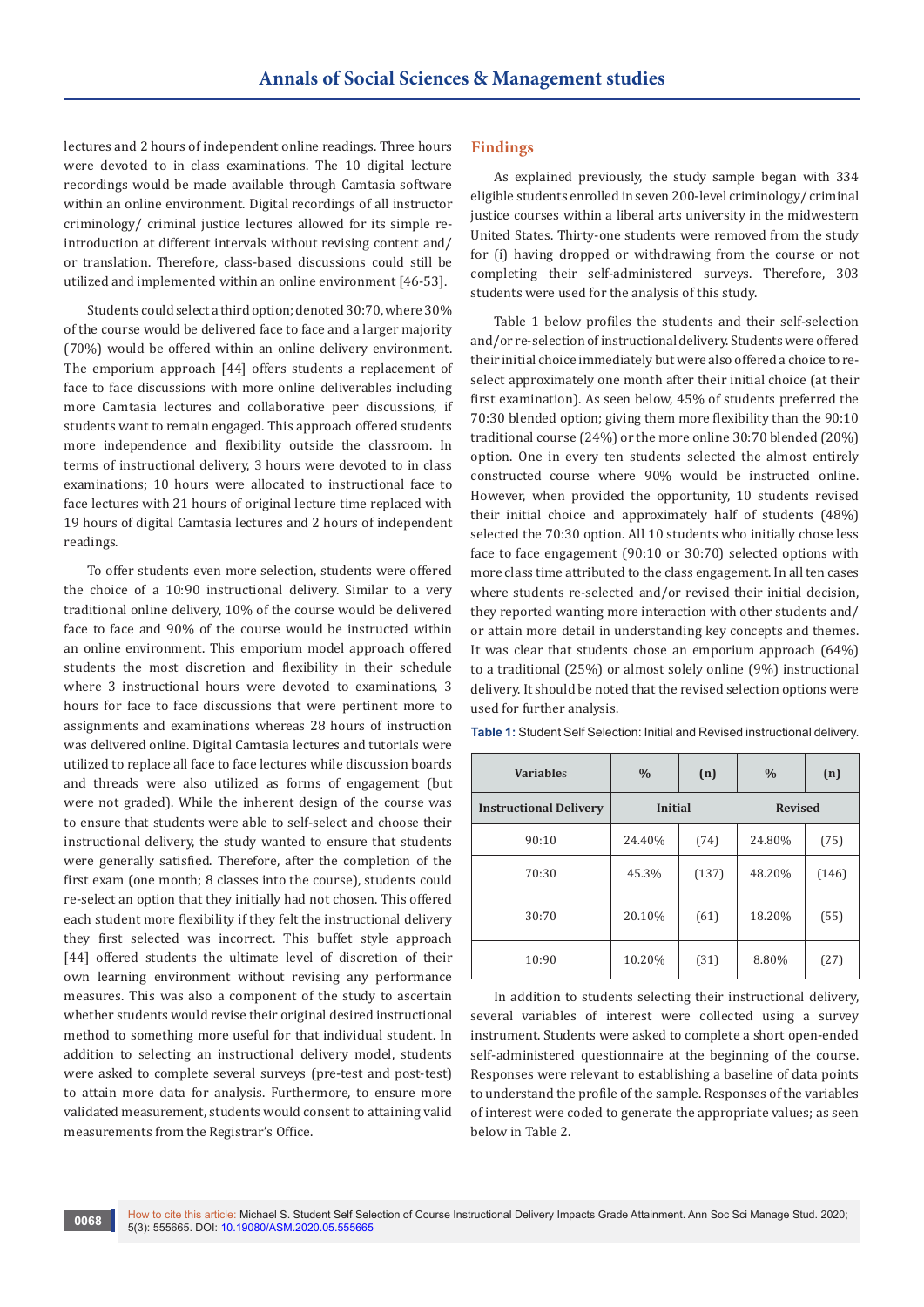**Table 2:** Student profile.

| <b>Variables</b>                   | $\frac{0}{0}$ | (n)   |
|------------------------------------|---------------|-------|
| Age groups                         |               |       |
| 18                                 | 2.90%         | (9)   |
| 19                                 | 48.20%        | (146) |
| 20                                 | 30.40%        | (92)  |
| 21                                 | 10.90%        | (33)  |
| $22+$                              | 7.60%         | (23)  |
| Sex                                |               |       |
| Male                               | 44.20%        | (134) |
| Female                             | 55.80%        | (169) |
| Race                               |               |       |
| White                              | 72.10%        | (218) |
| <b>Black</b>                       | 24.20%        | (73)  |
| Asian                              | 2.00%         | (6)   |
| Native American                    | 1.60%         | (5)   |
| Other                              | 0.10%         | (1)   |
| Ethnicity                          |               |       |
| Hispanic                           | 15.50%        | (47)  |
| Non-Hispanic                       | 84.50%        | (256) |
| Computer proficiency/ preparedness |               |       |
| Strongly agree                     | 94.40%        | (286) |
| Agree                              | 2.90%         | (9)   |
| Neutral                            | 1.00%         | (3)   |
| Disagree                           | 1.70%         | (5)   |
| Strongly disagree                  | 0%            | (0)   |
| Previous online course             |               |       |
| Yes                                | 4.60%         | (14)  |
| No                                 | 95.40%        | (289) |
| Previous blended course            |               |       |
| Yes                                | $4.00\%$      | (12)  |
| No                                 | 96.00%        | (291) |
| Grade attainment expectation       |               |       |
| А                                  | 35.30%        | (106) |
| B                                  | 45.70%        | (138) |
| C                                  | 18.90%        | (57)  |
| D/ pass                            | 0.10%         | (2)   |
| Flexibility of scheduling          |               |       |
| Strongly agree                     | 17.20%        | (52)  |
| Agree                              | 59.80%        | (181) |
| Neutral                            | 2.60%         | (8)   |
| Disagree                           | 7.90%         | (24)  |
| Strongly disagree                  | 12.50%        | (38)  |

Table 2 examines the attitudes and expectations students reported while also selecting their instructional delivery. In terms of age, a significant majority (92%) of students who participated in the study was generally 21 or under, Similar to the University demographics, women represented a larger percentage (55%) of the students enrolled in the courses. Closely representative of the University's student body demographics, the majority of students self-identified as White (72%) while a large concentration of students self-identified as Black and/or African American (24%). Furthermore, those who identified as Hispanic were approximately 16% of the sample and also typical of the student body at the University where this study was conducted.

The pre-test questionnaire also asked students regarding their previous experience regarding blended and online coursework. When asked if students were computer proficient and/or prepared to take a course that was online and/or blended an astonishing 97% of students agreed or strongly agreed with the statement. Therefore, contrary to previous research that has been conducted, students felt that they were prepared for some form of online environment. Students reported overwhelmingly that they have never taken a solely online (95%) and/or a blended learning (96%) course in the past. Considering that most students were generally unaware of a blended or online course offering, they perceived that taking this option would not be an issue and that they felt prepared (in terms of computer literacy).

In an effort to measure grade attainment, the study chose to also examine grade expectations to further determine if expectations of a particular letter grade were consistent with the grade they achieved. This could be considered a measurement of self-efficacy and success. Prior to any coursework being presented, other than the syllabus, readings and materials online, 35% of students in the sample felt that they could attain an A letter grade. However, the majority, approximately 45% of students expected to attain a B. Nearly two in ten students (19%) reported that they were expecting a C in the course while two students reported that attaining a D or passing the course was their expectation. This variable could further be correlated with their final grade (as seen below).

In an effort to test motivation for grade attainment, the study asked students to reflect on whether flexibility and convenience was a motivating factor for selecting a particular form of course instruction. Three-quarters of students reported that they agreed (60%) or strongly agreed (17%) that flexibility and convenience of scheduling would have an impact on their decision. These findings would substantiate the literature as to why students may consider blended or online learning.

In addition to the pre-test variables of interest, students' data was also corroborated with more valid reporting measurements attained from the University Registrar. Table 3 outlines the validation measurements that were used to also generate variables of interest for further predictive analysis.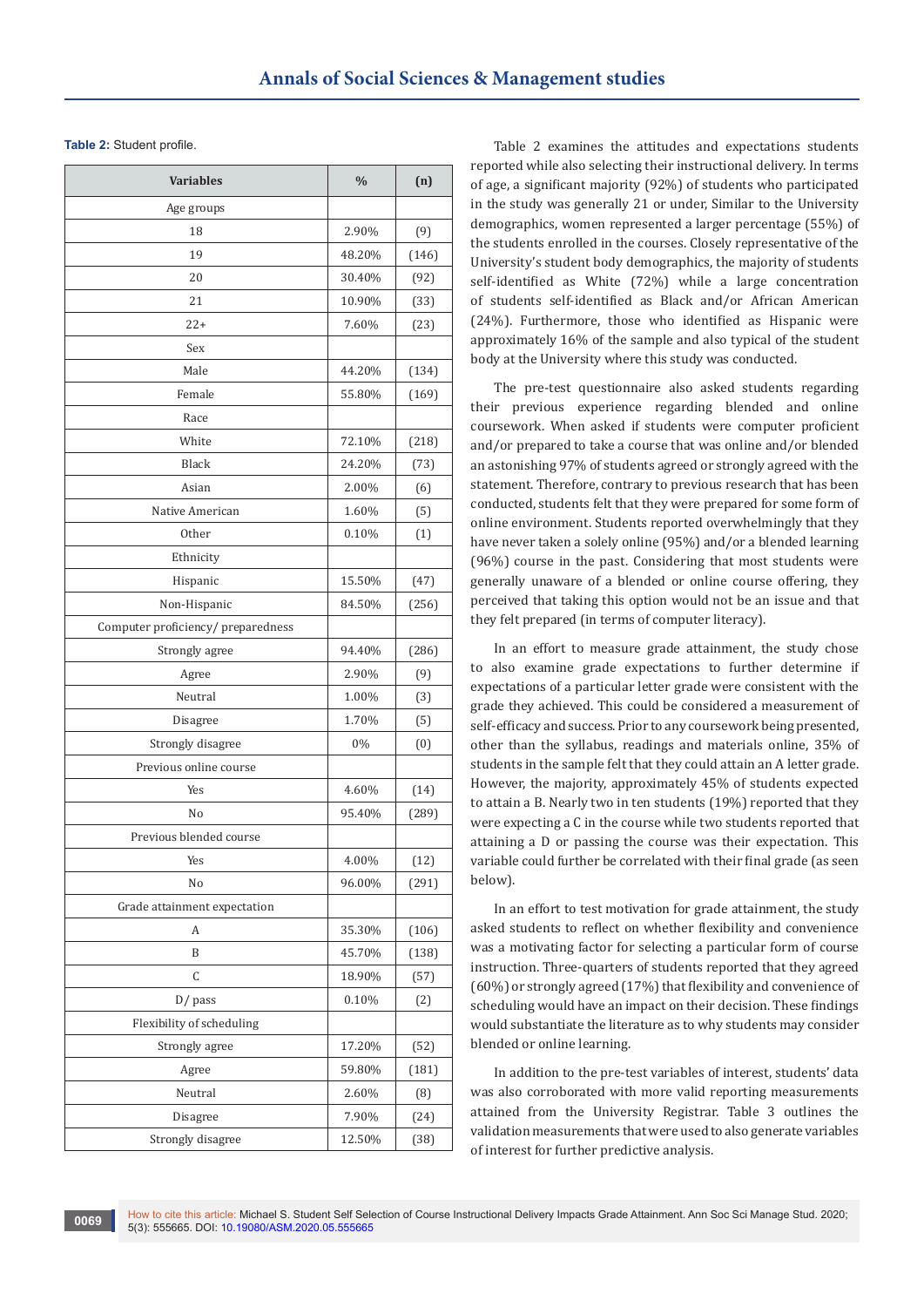| <b>Variables</b>         | $\frac{0}{0}$ | (n)   |
|--------------------------|---------------|-------|
| Current courses enrolled |               |       |
| Two                      | 5.60%         | (17)  |
| Three                    | 27.00%        | (82)  |
| Four                     | 58.80%        | (178) |
| Five or more             | 8.60%         | (26)  |
| Importance of the course |               |       |
| Elective                 | 37.60%        | (114) |
| Major/Minor              | 62.40%        | (189) |
| Current GPA range        |               |       |
| A                        | 13.80%        | (42)  |
| B                        | 43.60%        | (132) |
| C                        | 30.70%        | (93)  |
| D                        | 9.60%         | (29)  |
| F/Probationary           | 2.30%         | (7)   |

**Table 3:** Validated measurements.

Three additional validation measurements were utilized to attain current and accurate detail of students who were enrolled in the study. This accuracy rather than having students guess or hypothesize allowed for a more reliable measure. It appears through University records that a large majority of students were taking larger numbers of classes simultaneously. Less than 6% of the students were taking courses on a part time basis while 94% of students were taking three or more classes (considered a full time course load). Approximately 8% of the sample were taking the most courses allowed (without permission) at five courses within the same semester. The relative importance of the course was another variable of interest that is often not considered particularly pertinent in the literature. Perhaps students who are more likely to engage in a their designated career path (in this case criminology/ criminal justice) feel that face to face course work might be more ideal versus students who perceive the class as simply an elective (and/or perhaps a class they simply have to complete their liberal arts degree). A majority (62%) of the students enrolled in the seven courses were utilizing the class as a chosen major or minor of their study while 38% of students were taking the class as an elective and/or general course (not having declared a major or minor in criminology/ criminal justice). A final variables of interest that is often self-reported is a student's grade point average, University records report that a large percentage of students (74%) were in the grade point average (GPA) range of a B to C. A lesser number of students had an A average (14%) while one in ten students (11%) were considered more high risk (having attained a D, F and/or probationary score).

As the course concluded, final grades were posted for students to attain further feedback. Final grade attainment was measured below, where percentages were afforded letter grades. Grades were skewed higher than the bell curve with a majority of students

(38%) attaining a C grade while 46% of students were above a C and approximately 16% below the C grade with fourteen students failing the course (Table 4).

**Table 4:** Student grade attainment.

| <b>Variables</b> | $\frac{0}{0}$ | (n)   |
|------------------|---------------|-------|
| Grade attainment |               |       |
| A                | 20.80%        | (63)  |
| B                | 25.70%        | (78)  |
| C                | 37.6%         | (114) |
| $D/$ pass        | 11.20%        | (34)  |
| F                | 4.60%         | (14)  |

If we consider a previously reported variable of grade expectation with grade attainment, it is simple to see that most students had relatively high expectations as compared to their final results. While approximately 35% of students in the sample felt that they could attain and anticipate an A letter grade in the course only 21% of students were able to attain the A. Furthermore, 45% of students expected to attain a B but only 26% completed the course with a B letter grade. While approximately 20% reported expecting a C in the course, over one-third (38%) of students attained a C. Unfortunately, 11% of students attained a final grade of a D which did not allow them to attain the pre-requisite to take a 300-level course in criminology/ criminal justice and fourteen students failed the course with an F letter grade (which no one expected or anticipated).

A quick comparative bivariate analysis was completed to compare the difference in means between interval levels of selfselection and compared to grade attainment. As Table 5 suggests, there was a difference in means across all four intervals of selfselection instructional deliveries. It appears that students who enrolled in a 70:30 blended course had a slightly higher likelihood of attaining a higher grade on average as compared to all other forms of blended learning. However, it also appears that attending the most classes in a traditional format, 90:10 offered students the benefit of ensuring a passing grade. Perhaps the most striking difference within Table 5 is when students enrolled in the more online instructional offerings of 30:70 and 10:90 where mean scores dropped significantly as more students were likely to fail the course.

**Table 5:** Descriptive statistics of Instructional delivery on Grade attainment.

| <b>Instructional Delivery</b> | Cases | Min. | Max. | Mean | S.D.  |
|-------------------------------|-------|------|------|------|-------|
| 90:10                         | 75    | 52.5 | 91   | 78   | 12.45 |
| 70:30                         | 146   | 48   | 93   | 81.5 | 13.68 |
| 30:70                         | 55    | 46   | 90   | 72.5 | 18.21 |
| 10:90                         | 27    | 47   | 86   | 71   | 17.44 |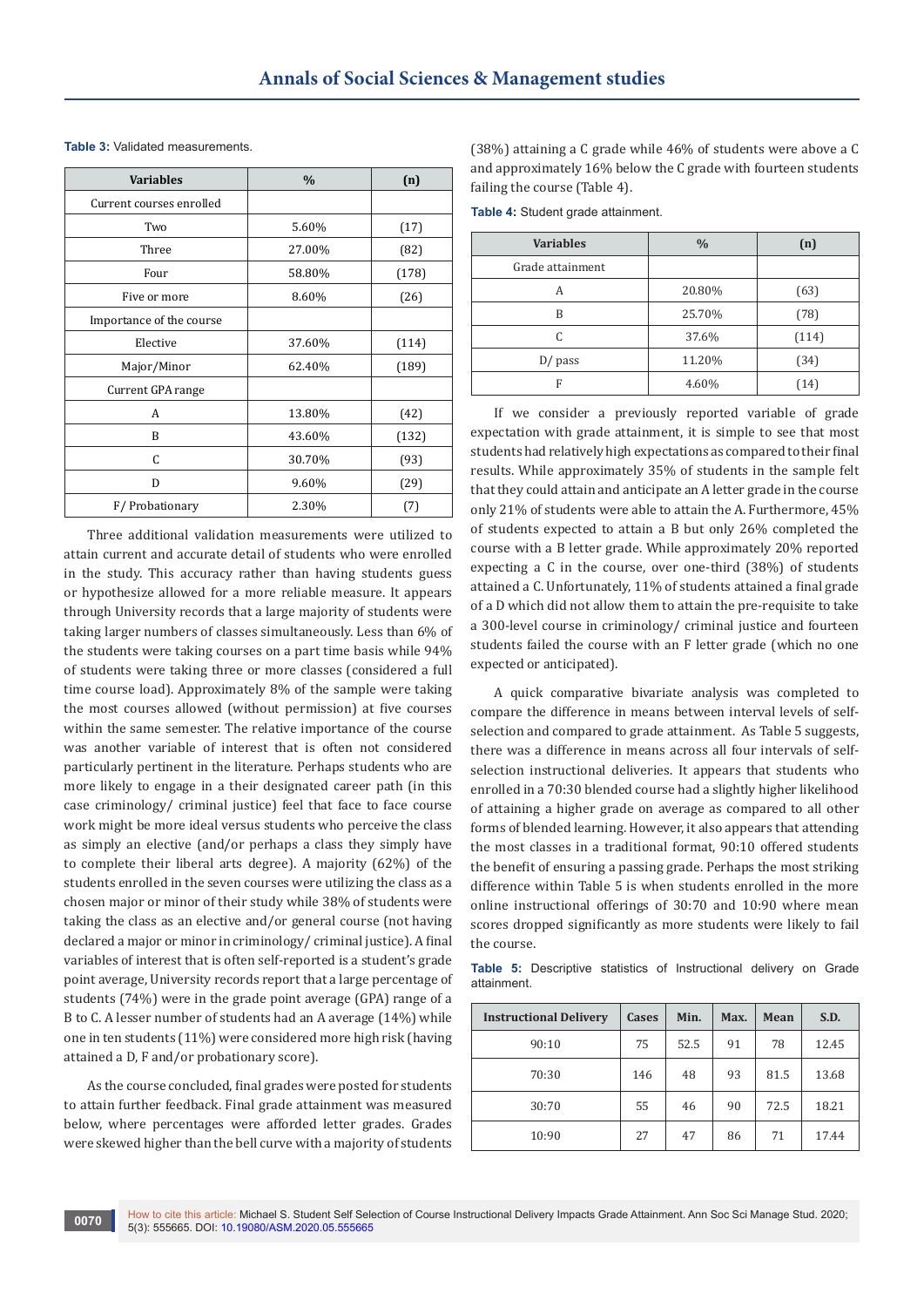Further multivariate analysis utilizing an ordinary least squares linear regression provided a stronger sense of predictability and/or causation of grade attainment. However, due to the lack of variance in responses meant removing several variables from the models below. Table 6 examines the predictive power of self-selection of instructional delivery and other factors that influence student grade attainment in the course. This linear regression model was found to be statistically significant (.013 with a confidence level of 95% with the  $p < 0.05$  being significantly different than zero). Self-selection and seven variables were found to explain 38% of grade attainment based on a Nagelkerke R Square. The regression reported a Chi-square of 116.72 and a model -2 Log likelihood of 194.22 (with 8 degrees of freedom).

| Variable                 | <b>Beta</b> | S.E  | Sig.    |
|--------------------------|-------------|------|---------|
| Age                      | 1.02        | 0.52 | 0.211   |
| Sex (Men)                | 0.23        | 0.19 | 0.319   |
| Race (Non-White)         | 0.44        | 0.27 | 0.422   |
| Self-selection           | 0.82        | 0.64 | $.003*$ |
| Flexibility/convenience  | 1.4         | 0.59 | $.001*$ |
| Current courses enrolled | 3.42        | 0.72 | 0.328   |
| Course as major/minor    | 1.97        | 0.42 | $.001*$ |
| GPA                      | 1.68        | 0.91 | 0.943   |
| Constant                 | $-3.09$     | 0.85 | 0.229   |

**Table 6:** Predicting student grade attainment.

As Table 6 reports, three variables were found to be significant predictors of grade attainment. All factors considered, none of the sample's demographic variables were found to have any statistical significance nor did the number of courses a student had enrolled in. It would be expected that students who took more courses would have a higher likelihood of attaining a lesser grade however; the data does not suggest that this has occurred within the sample. Additionally, a student's current grade point average also had no statistical significant impact on their final grade attainment. However, it does appear that the most significant factor in predicting grade attainment was whether the course was one which was required for a student's major or minor area of study (versus an elective) to attain their four year degree. This might suggest that students who are more engaged with the course as a result of their current career path are more likely to attain a higher final grade. Based on the Beta coefficient, it appears that the second most significant factor in predicting a higher grade attainment was those who reported a need for flexibility and convenience in their workload. While this certainly was correlated with self-selection, no cases of multicollinearity were present. No cases were removed from the analysis when the variance inflation factor (VIF >4) and tolerance (TOL) levels of 2.0 or above were controlled for. A student's choice of instructional delivery was also found to be statistically significant and related to grade attainment. It appears that while this variable was not the

strongest predictor of the variables, it does suggest that the lower the level of blended learning which takes place (either at the 90:10 or 70:30 instructional delivery) the higher the grade students (in the sample) will have attained in the course.

To attain more information on grade attainment, success could also be measured by whether grade expectations (reported at the beginning of the course) were met by the attainment of that particular grade. If I student anticipated a B, Did they attain a B? If students reported a grade expectation and successfully attained that same grade, it would be recoded as a dummy variable of 1 (less likely to be predicted). On the other hand, if a student reported a grade expectation and did not successfully meet their goal it would be coded as 0 (or more likely to be reported). The logistic regression below (within Table 7) examines the predictive power of the same variables of interest with a key difference where self-selection of instructional delivery was recoded in reverse to ensure/ attain more information on the variable itself. This linear regression model was found to be statistically significant (.001 with a confidence level of 95% with the  $p < 0.05$  being significantly different than zero). Self-selection and seven variables were found to explain 41% of a matched grade expectation and attainment based on a Nagelkerke R Square. The regression reported a Chisquare of 148.89 and a model -2 Log likelihood of 206.13 (with 8 degrees of freedom). Controlling for multicollinearity (VIF >4 and TOL >2.0), eight cases were removed from the analysis.

**Table 7:** Predicting the matching of student grade expectations with attainment.

| Variable                        | <b>Beta</b> | S.E  | Sig.    |
|---------------------------------|-------------|------|---------|
| Age                             | 0.42        | 0.39 | 0.843   |
| Sex (Men)                       | 0.67        | 0.61 | 0.499   |
| Race (Non-White)                | 0.19        | 0.12 | $.028*$ |
| Self-selection (reverse coding) | $-0.95$     | 0.34 | $.001*$ |
| Flexibility/convenience         | 0.46        | 0.32 | $.001*$ |
| Current courses enrolled        | 1.12        | 0.64 | $.042*$ |
| Course as major/minor           | 0.82        | 0.39 | $.039*$ |
| GPA                             | 0.75        | 0.51 | $.032*$ |
| Constant                        | 0.74        | 0.71 | 0.843   |

Attaining a differing measurement for success was certainly useful in ascertaining whether students were able to meet their goals of the course as it relates to matching their expectation to an attained grade. As seen above in Table 7, the age and sex of the students remains insignificant in the model however, race becomes a significant variable. While only being a relatively small predictor of the model, it appears that race (those who selfreported as non-white) could more accurately predict their final grade that was attained in the course. Furthermore, it appears, that when reverse coded, those students who attain a higher level of online instructional delivery (10:90 and 30:70) were less likely than those with higher levels of face to face delivery to accurately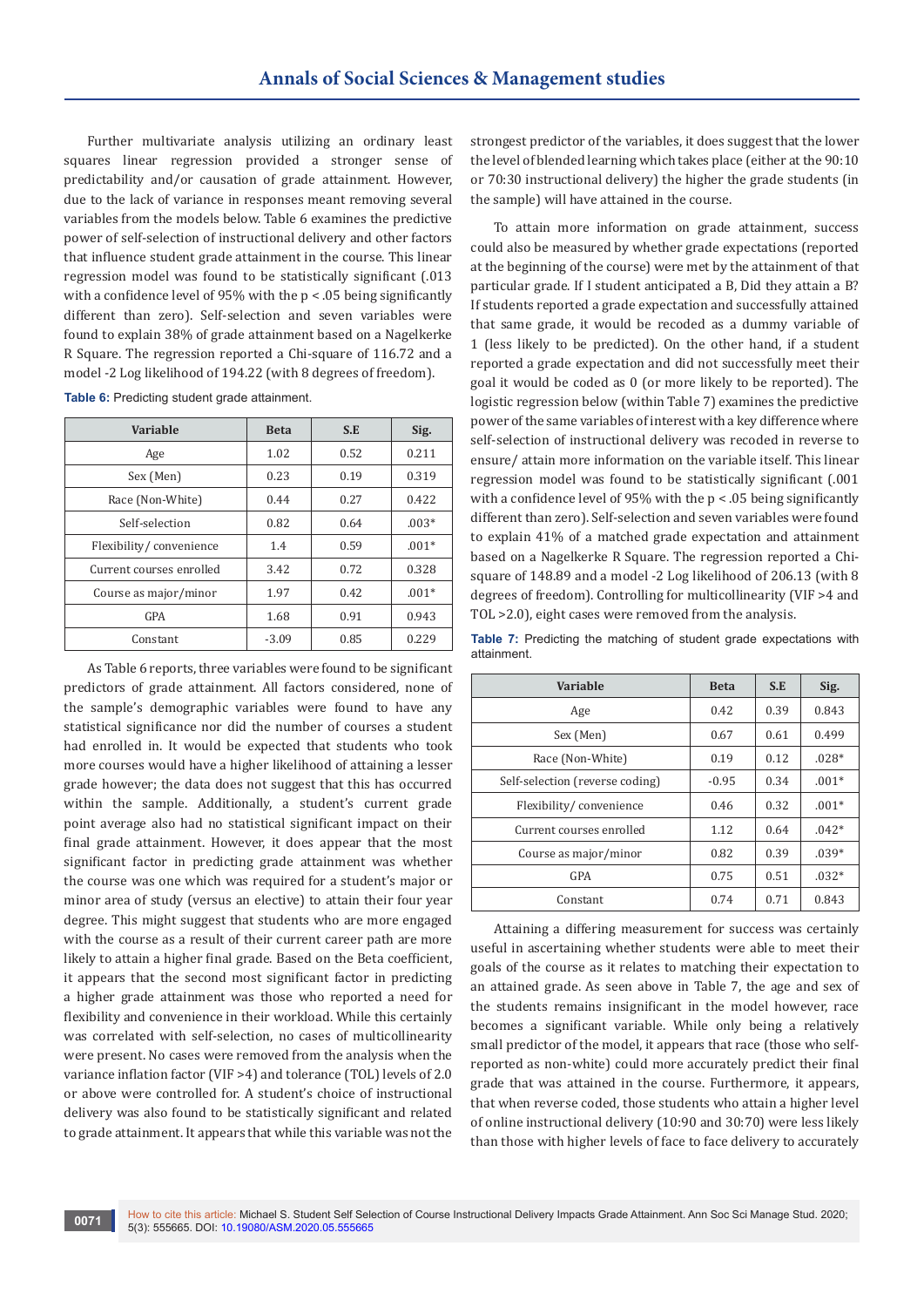predict their final grades. Therefore, it appears that students who self-select into a more online interval level based instructional approach are less likely to attain their expected goals.

Four additional variables of interest were also found to be significant within the logistic regression model. As in the previous model, a student's motivation of flexibility of scheduling as well as the number of courses that they were currently taking had a direct relationship with their expected attainment of a grade. Additionally, students who chose to enroll in the course where the course was a pre-requisite for future courses in criminology/ criminal justice (as a major or minor field of study) also were better able to anticipate and meet the expectations of the course. Those students with a higher current grade point also appear to better assess whether they could meet their own individual goals of success for the class (the letter grade they anticipated).

## **Implications**

This study offers a glimpse into how student self-selection of instructional delivery and the flexibility of scheduling impacts two measurements of grade attainment. It appears that while instructional delivery is important and significant in determining outcomes, that students who enroll in smaller intervals of online delivery have a higher likelihood of meeting their anticipated goals and attaining better letter grades. As a case study, the findings of the research indicates that while offering choice and selection to students, the more time spent within an online environment (despite offering very comparable lecture based videos), students do not meet their own expectations and attain a lower grade than students who seek more face to face instructional delivery. Even when students initially selected their desired interval option of instructional delivery, ten of the 303 students returned to the safety of more face to face instructional delivery. While offering student's choice in instructional delivery is useful and individualized, it appears that it may have consequences for some students where they do not attain their desired outcome.

#### **References**

- 1. [Becker AS, Cummins M, Davis A, Freeman A, Giesinger HC, et al. \(2017\)](https://eric.ed.gov/?id=ED582134)  [NMC horizon report: 2017 higher Education Edition. Austin: The New](https://eric.ed.gov/?id=ED582134)  [Media Consortium.](https://eric.ed.gov/?id=ED582134)
- 2. [Dziuban CD, Picciano AG, Graham CR, Moskal PD \(2016\) Conducting](https://www.taylorfrancis.com/books/e/9781315814605)  [research in online and blended learning environments: New](https://www.taylorfrancis.com/books/e/9781315814605)  [pedagogical frontiers. New York: Routledge, Taylor and Francis Group,](https://www.taylorfrancis.com/books/e/9781315814605)  [USA.](https://www.taylorfrancis.com/books/e/9781315814605)
- 3. Picciano AG, Dziuban CD, Grahma CR (2014) Blended learning: Research perspectives (Volume 2). New York, NY: Routledge, USA.
- 4. [World Health Organization \(WHO\) \(2020\) ITU-WHO Joint Statement:](https://www.who.int/news-room/detail/20-04-2020-itu-who-joint-statement-unleashing-information-technology-to-defeat-covid-19)  [Unleashing Information Technology to defeat COVID-19.](https://www.who.int/news-room/detail/20-04-2020-itu-who-joint-statement-unleashing-information-technology-to-defeat-covid-19)
- 5. [Allen I, Seamon J \(2013\) Changing Course: 10 years of tracking online](https://www.onlinelearningsurvey.com/reports/changingcourse.pdf)  [education in the United States. Babson Survey Research Group.](https://www.onlinelearningsurvey.com/reports/changingcourse.pdf)  [Needham, MA: The Sloan Consortium.](https://www.onlinelearningsurvey.com/reports/changingcourse.pdf)
- 6. Harden RM (2002) Myths and e-learning. Medical Teacher 24(5): 469- 472.
- 7. [Garrison DR, Anderson T, Archer W \(2000\) Critical inquiry in a text-](https://www.sciencedirect.com/science/article/abs/pii/S1096751600000166)

[based environment: Computer conferencing in higher education. The](https://www.sciencedirect.com/science/article/abs/pii/S1096751600000166)  [Internet and Higher Education 2\(2-3\): 87-105.](https://www.sciencedirect.com/science/article/abs/pii/S1096751600000166)

- 8. Garrison DR, Archer W (2003) A community of inquiry framework for online learning. In M. Moore (Ed.), Handbook of distance education. New York: Erlbaum, USA.
- 9. [Barnard L, Lan WY, To YM, Paton VO, Lai SL, et al. \(2009\) Measuring](https://www.sciencedirect.com/science/article/abs/pii/S1096751608000675)  [self-regulation in online and blended learning environments. Internet](https://www.sciencedirect.com/science/article/abs/pii/S1096751608000675)  [and Higher Education 12\(1\): 1-6.](https://www.sciencedirect.com/science/article/abs/pii/S1096751608000675)
- 10. [Summers J, Waigandt A, Whittakar TA \(2005\) A Comparison of Student](https://link.springer.com/article/10.1007/s10755-005-1938-x)  [Achievement and Satisfaction in an Online Versus Traditional Face to](https://link.springer.com/article/10.1007/s10755-005-1938-x)  [Face Statistics Class. Innovative Higher Education 29\(3\): 233-250.](https://link.springer.com/article/10.1007/s10755-005-1938-x)
- 11. Anderson T (2004) Theory and Practice of Online Learning. Canada: AU Press, Athabasca University.
- 12. [Yatrakis P, Simon H \(2002\) The effect of self-selection on student](http://www.irrodl.org/index.php/irrodl/article/view/93)  [satisfaction and performance in online classes. International Review of](http://www.irrodl.org/index.php/irrodl/article/view/93)  [Research in Open and Distance Learning 3\(2\): 1-8.](http://www.irrodl.org/index.php/irrodl/article/view/93)
- 13. Colachico D (2007) Developing a sense of community in an online environment. International Journal of Learning 14(1): 161-165.
- 14. [Picciano AG \(2002\) Beyond student perceptions: Issues of interaction,](https://olj.onlinelearningconsortium.org/index.php/olj/article/view/1870)  [presence, and performance in an online course. Journal of Asynchronous](https://olj.onlinelearningconsortium.org/index.php/olj/article/view/1870)  [Learning Networks 6\(1\).](https://olj.onlinelearningconsortium.org/index.php/olj/article/view/1870)
- 15. [Hill T, Chidamabaram L, Summers JD \(2013\) A Field Experiment](https://aisel.aisnet.org/amcis2013/ISEducation/GeneralPresentations/5/)  [in Blended Learning. Performance Effects of Supplementing the](https://aisel.aisnet.org/amcis2013/ISEducation/GeneralPresentations/5/)  [Traditional Classroom Experience with a Web-based Virtual Learning](https://aisel.aisnet.org/amcis2013/ISEducation/GeneralPresentations/5/)  [Environment. AMCIS 2013 Proceedings.](https://aisel.aisnet.org/amcis2013/ISEducation/GeneralPresentations/5/)
- 16. [U.S. Department of Education \(2010\) Evaluation of evidence-based](https://www2.ed.gov/rschstat/eval/tech/evidence-based-practices/finalreport.pdf)  [practices in online learning. Office of Planning, Evaluation, and Policy](https://www2.ed.gov/rschstat/eval/tech/evidence-based-practices/finalreport.pdf)  [Development, Washington, D.C.](https://www2.ed.gov/rschstat/eval/tech/evidence-based-practices/finalreport.pdf)
- 17. [Clement C, Jones K \(2007\) Blended Learning vs. Traditional Classroom](https://eric.ed.gov/?id=EJ907743)  [Settings: Assessing Effectiveness and Student Perceptions in an MBA](https://eric.ed.gov/?id=EJ907743)  [Accounting Course. Journal of Educators Online 4\(1\): 1-16.](https://eric.ed.gov/?id=EJ907743)
- 18. [Vernadakis N, Giannousi M, Antoniou P, Kioumourtzoglou E \(2012\) A](https://www.learntechlib.org/p/55310/)  [comparison of student satisfaction between traditional and blended](https://www.learntechlib.org/p/55310/)  [technology course offerings in physical education. Turkish Online](https://www.learntechlib.org/p/55310/)  [Journal of Distance Education 13\(1\).](https://www.learntechlib.org/p/55310/)
- 19. [Tosun S \(2015\) The Effects of Blended Learning on EFL Students'](https://www.sciencedirect.com/science/article/pii/S187704281504611X)  [Vocabulary Enhancement. Procedia - Social and Behavioral Sciences](https://www.sciencedirect.com/science/article/pii/S187704281504611X)  [199: 641-647.](https://www.sciencedirect.com/science/article/pii/S187704281504611X)
- 20. [Wei Y, Shi Y, Yang HH, Liu J \(2017\) Blended Learning versus Traditional](https://www.computer.org/csdl/proceedings-article/iset/2017/08005424/12OmNyvoXfK)  [Learning: A Study on Students' Learning Achievements and Academic](https://www.computer.org/csdl/proceedings-article/iset/2017/08005424/12OmNyvoXfK)  [Press. International Symposium on Educational Technology 1: 219-](https://www.computer.org/csdl/proceedings-article/iset/2017/08005424/12OmNyvoXfK) [223.](https://www.computer.org/csdl/proceedings-article/iset/2017/08005424/12OmNyvoXfK)
- 21. [Dziuban C, Graham CR, Moskal PD, Norberg A, Sicilia N \(2018\) Blended](https://link.springer.com/article/10.1186/s41239-017-0087-5)  [learning: the new normal and emerging technologies. International](https://link.springer.com/article/10.1186/s41239-017-0087-5)  [Journal of Educational Technology in Higher Education 15\(3\): 1-16.](https://link.springer.com/article/10.1186/s41239-017-0087-5)
- 22. [Means B, Toyama Y, Murphy R, Bakia M, Jones K \(2010\) Evaluation](https://www2.ed.gov/rschstat/eval/tech/evidence-based-practices/finalreport.pdf)  [of evidence-based practices in online learning: A meta-analysis and](https://www2.ed.gov/rschstat/eval/tech/evidence-based-practices/finalreport.pdf)  [review of online learning. Center for Technology in Learning, U.S.](https://www2.ed.gov/rschstat/eval/tech/evidence-based-practices/finalreport.pdf)  [Department of Education.](https://www2.ed.gov/rschstat/eval/tech/evidence-based-practices/finalreport.pdf)
- 23. [Waldman J, Smith CE \(2013\) Hybrid Learning in a Canadian College](http://www.heqco.ca/en-ca/Research/ResPub/Pages/Hybrid-Learning-in-a-Canadian-College-Environment.aspx)  [Environment. Toronto: Higher Education Quality Council of Ontario.](http://www.heqco.ca/en-ca/Research/ResPub/Pages/Hybrid-Learning-in-a-Canadian-College-Environment.aspx)
- 24. Cavanaugh JK, Jacquemin SJ (2015) A Large Sample Comparison of [Grade Based Student Learning Outcomes in Online vs. Face-to-Face](https://files.eric.ed.gov/fulltext/EJ1062940.pdf)  [Courses. Online Learning Journal 19\(2\): 3-8.](https://files.eric.ed.gov/fulltext/EJ1062940.pdf)
- 25. [Boyle T, Bradley C, Chalk P, Jones R, Pickard P \(2003\) Using blended](https://www.tandfonline.com/doi/abs/10.1080/1358165032000153160)  [learning to improve student success rates in learning to program.](https://www.tandfonline.com/doi/abs/10.1080/1358165032000153160)  [Journal of Educational Media 28\(2/3\): 165-178.](https://www.tandfonline.com/doi/abs/10.1080/1358165032000153160)
- 26. [Kenney J, Newcombe E \(2011\) Adopting a blended learning approach:](https://files.eric.ed.gov/fulltext/EJ918218.pdf)